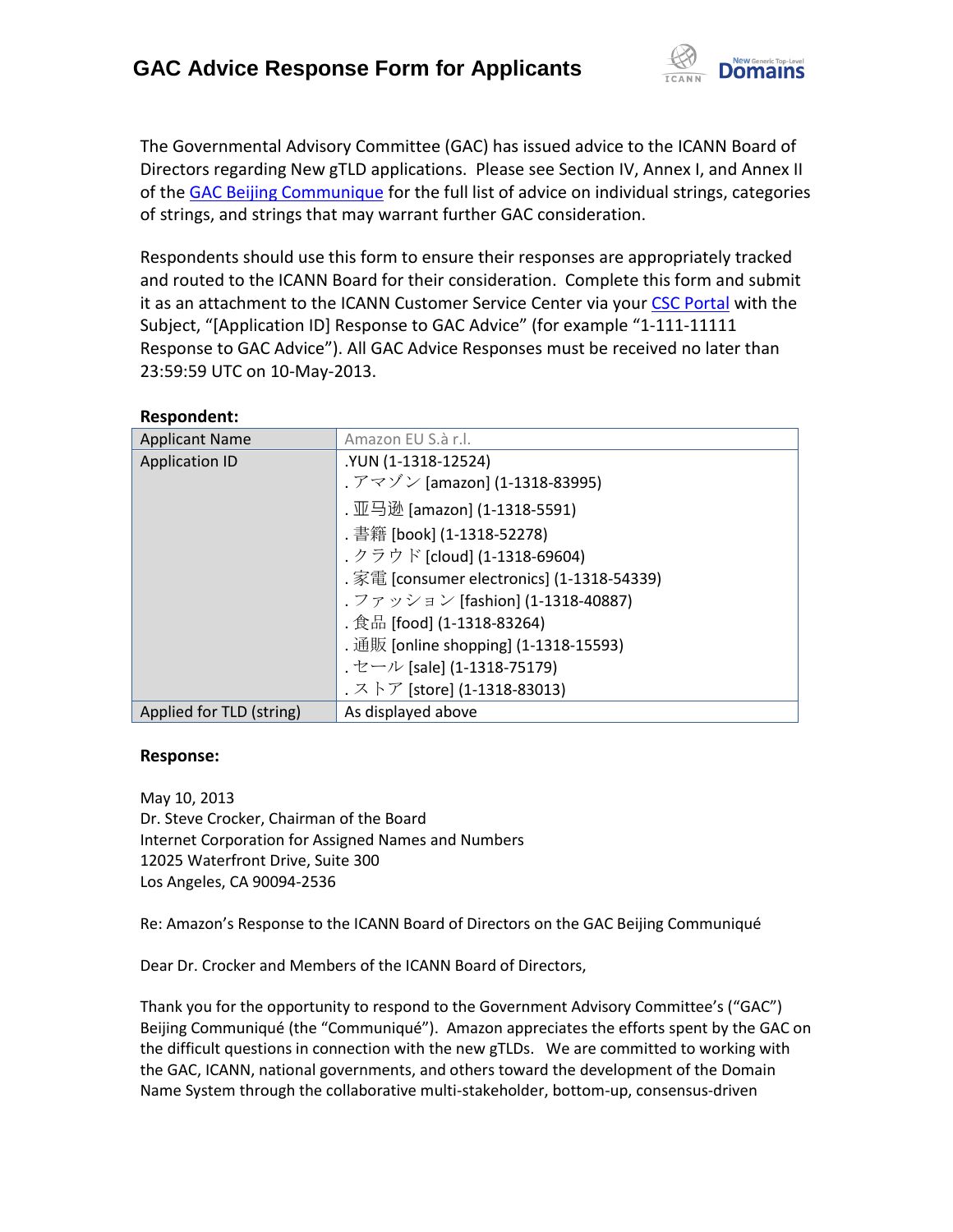

process. The multi-stakeholder model is only successful, however, if one stakeholder is not given veto power over other voices, and involved and invested parties. We are concerned that, if implemented, the Communiqué will circumvent years of active and transparent Community development by reversing policies and implementing new requirements and definitions on applicants, registries and registrants.

Applicants relied in good faith on the rules and limitations set forth in the Applicant Guide Book ("AGB"), expending significant time, money and resources on preparing and defending their Applications based on this reliance. Changing direction at this time undoubtedly will result in delays for all applicants, and raise legal issues. Retroactive changes, based on guidance that the ICANN Community already has rejected, fundamentally undermine the multi-stakeholder model.

Although likely unintended, the Communiqué, as written, will allow the GAC to create new regulations and overturn the sovereign laws of other countries, undermining the multistakeholder process and giving credence to arguments in other forums that national governments should have a controlling role in Internet governance. Accordingly, we urge the Board to reject certain aspects of the Communiqué and adhere to the principles originally agreed to in the AGB by Applicants, ICANN, and the Community.

#### Applicants Relied on Rules Set by ICANN

The new gTLD Program has its origins in the "carefully deliberated policy development work of the ICANN Community." (AGB, preamble.) In 2005, ICANN's Generic Names Supporting Organization ("GNSO") began a policy development process to consider the introduction of new gTLDs. In 2008, the ICANN Board adopted 19 specific policy recommendations for implementing new gTLDs. After approving the policy, ICANN undertook an open, inclusive, and transparent implementation process, including comment periods on nine drafts of the AGB, and numerous advisory group recommendations, to address stakeholder concerns such as the protection of intellectual property and Community interests, consumer protection, geographic protections, and DNS stability. This work involved extensive public consultations, review, and input on multiple draft versions of the AGB, including active, fully engaged consultation with the GAC. (http://newgtlds.icann.org/en/about/program)

#### Applicants relied on the AGB Provisions on Geographic Names

One of the principles originally debated by multiple stakeholders, including the GAC, the ICANN Board, and the ICANN Community, relates to the protection of geographical names. The GAC tried unsuccessfully to define, for the AGB, what constitutes a blocked "geographic string," and the multi-stakeholder Community thoroughly discussed the issue from 2007 to 2011 in ICANN meetings, public forums, drafts of the AGB, and through numerous constituencies. After four years of discussion, the Board and Community agreed on the use of well-established internationally recognized and agreed-upon geographic designations. "The Board raised concerns that the criteria for country and territory names, as it appeared in version 2 of the Draft Applicant Guidebook was ambiguous and could cause uncertainty for applicants. The revised definition . . . continues to be based on the ISO 3166-1 standard and fulfills the Board's requirement of providing greater clarity about what is considered a country or territory name in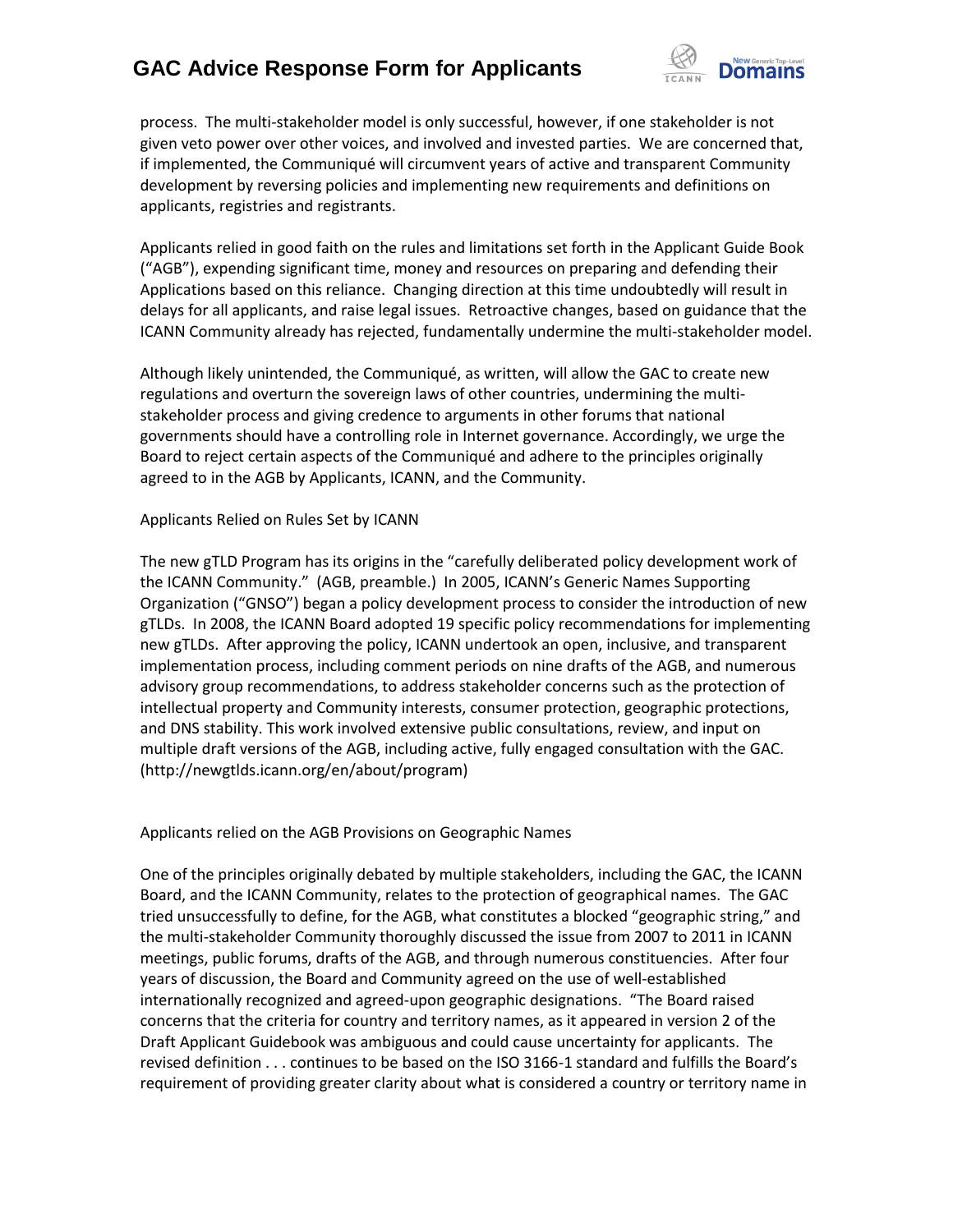

the context of new gTLDs." ( ICANN Board – GAC Consultation: Geographic Names, 21 February 2011, p. xi (summarizing GAC/Board communications from September 22, 2009).)

As the Board noted in one of its initial responses to the request for a broader definition than the ISO 3166-1 standard, "the capacity for an objection to be filed on Community grounds, where there is substantial opposition to an application from a Community that is targeted by the name also provides an avenue of protection for names of interest to a government which are not defined in the Applicant Guidebook." (ICANN Board – GAC Consultation: Geographic Names, 21 February 2011, p. ii.)

The Communiqué now backs away from more than four years of multi-stakeholder work on the geographic name issue by its new attempt to isolate strings that raise geographical issues. This action is disruptive (not only for us and our applications) because the effect is not dissimilar to that of consensus Communiqué advice but without the essential component of consensus. It is disruptive to the multi-stakeholder process as a whole – it acts as an effective veto on Community-driven policies (with the potential for far-reaching effects outside of ICANN's realm).

The Communiqué Chips Away at the Multi-Stakeholder Model

We ask the Board to focus on several recommendations in the Communiqué that chip away at the ICANN multi-stakeholder model and, in some cases, may give individual national governments veto power over any applied-for string as well as regulatory power over private entities that governments might not have under their own laws. Specifically, the Board (1) should not delay specific applications for further considerations, (2) should not allow changes to an applied-for string and (3) should adopt implementable and reasoned Safeguard Guidance.

1. The Board should not delay specific applications for further GAC Consideration

The AGB allows the GAC to provide Communiqué advice on specific applied-for strings and safeguards for Board deliberation, stating that for a particular application not to proceed, there needs to be consensus of the GAC. (AGB 1.1.2.7.) Indeed, "to be considered by the Board during the evaluation process, the GAC Communiqué on New gTLDs must be submitted by the close of the objection filing period." (Id.) With the exception of two strings (.africa and .gcc), however, the GAC has not provided consensus advice against any other particular strings for Board deliberation.

Although specific countries raised national sensitivities with our applications for .amazon and our Chinese and Japanese parallel applications (.アマゾン and .亚马逊), the GAC did not reach consensus advice to block any of these three applications. Instead, it asked the Board to prevent these applications from proceeding based on a need for "further consideration." Such a request has nearly the same effect as consensus Communiqué advice. To allow "further consideration," a new action in the process neither contemplated by the AGB nor previously debated by the Community, sets a precedent that could perpetually delay an application to the applicant's detriment, allow for a government's effective veto power over a particular application and/or string, and permit the uneven discrimination against vetted, established principles and process.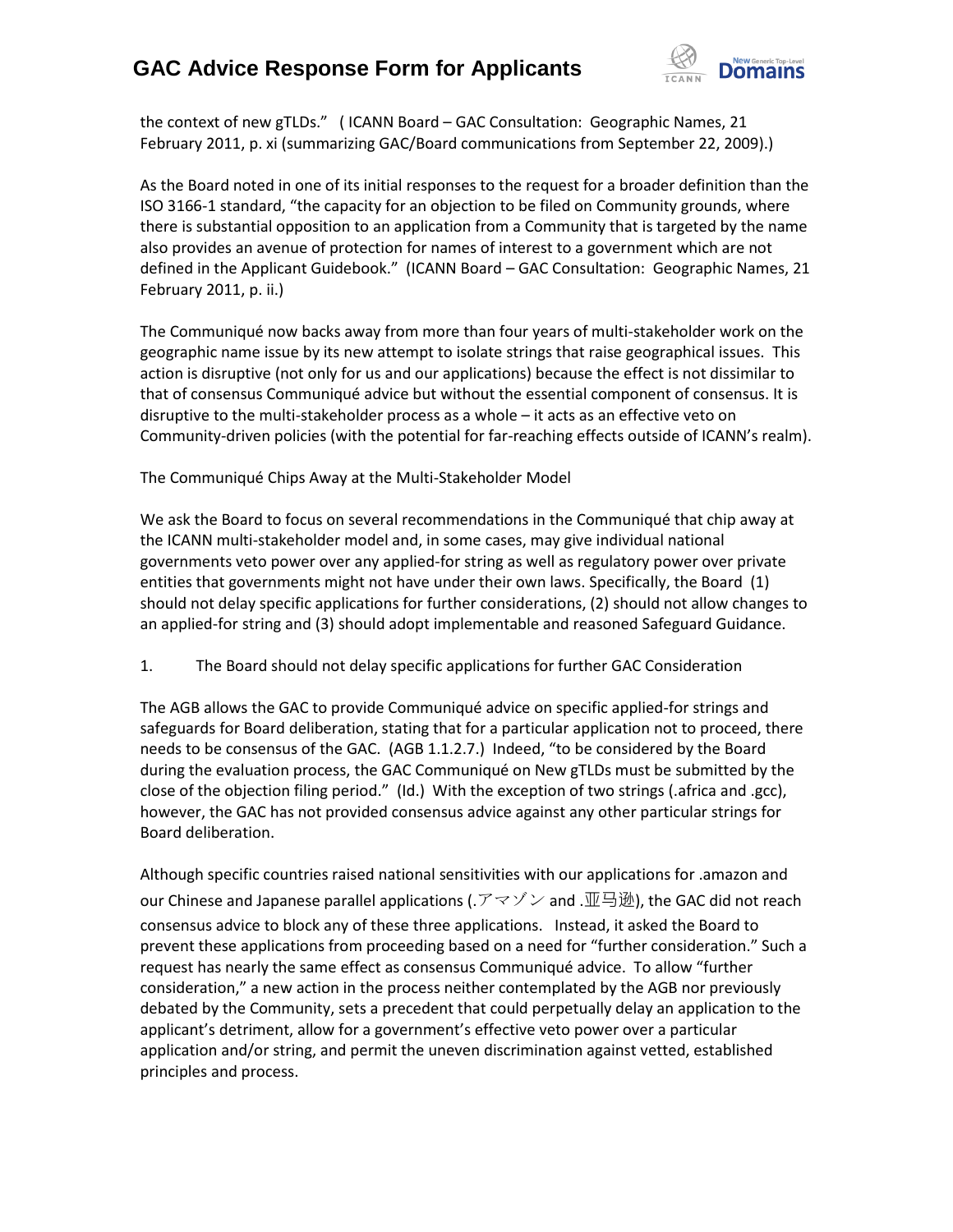

If the Communiqué guidance were implemented, it could require Amazon and other applicants to either abandon an application for a string that reflects its globally protected trade name and trademarks or, in the alternative, adopt a gTLD with corporate indications that do not represent the company's brand globally (and in some cases violate local laws covering the type of corporate entity one can hold itself out as). This "hold" acts as a de facto block to strings otherwise permitted for registration by the AGB; it gives the countries the same result as if consensus Communiqué advice was achieved (when it was not), but without the core ingredient of actual consensus. Further, it does not foster productive negotiation between affected parties.

The GAC's attempt to hold an application because of a government's potential conflict destroys the premise of consensus entirely, which in turn significantly dilutes surety and stability in the new gTLD process. Additionally, it allows a government to supersede the trademark and freeexpression rights granted by other governments and obtain global rights over applicants that the government would not otherwise possess. Thus, we request that the Board reject the GAC Communiqué on geographic names and allow the .amazon applications to proceed.

The effect of the GAC's request for "further consideration" could lead to perpetual negotiations where one party has no standing or recourse.

We have deep respect for the people, culture, and heritage of the Amazonas region, and recognize the governments' desire to protect the region internally against third parties that may cause harm in some way. Our company and the region have coexisted amicably, both regionally and globally, with no interference on regional matters or consumer confusion or harm for more than seventeen years, and we are pleased to serve countless customers in the region with our vast offerings of goods and services.

Despite our long-standing presence throughout the region, representatives from Brazil and Peru, however, issued an early warning against our .amazon gTLD application. The GAC representatives indicated initially that the only remedy for us was to abandon the application, and later stated that they would consider allowing Amazon to change our application to ".amazonincorporated" or ".amazoninc" or ".amazoncompany." At the Beijing meeting, it is our understanding that representatives from Brazil and Peru sought GAC Communiqué advice

objecting to our .amazon application (and the IDN variants Amazon including .アマゾン and . $\Psi$ 

马逊), but were unable to achieve GAC consensus. Despite their inability to achieve consensus and block the applications outright, we understand that representatives from Brazil and Peru requested (via the GAC) to implement a new and unusual remedy not previously contemplated by the AGB, asking the Board to delay our .amazon applications so the GAC could "further consider" the strings at the Durban meeting.

In the interim, none of the representatives from Brazil or Peru have implemented any of the variety of protections previously agreed through the multi-stakeholder process. For example, neither representative filed a Community objection although both countries were well aware of this option (each has been an active member of the GAC dating to 2008). Instead, a third party filed a Community objection on behalf of the region. (For completeness, we note that this same third party, acting as "Independent Objector," currently represents the Government of Peru in an ongoing case at the International Court of Justice, arguing on its behalf as recently as December 2012.)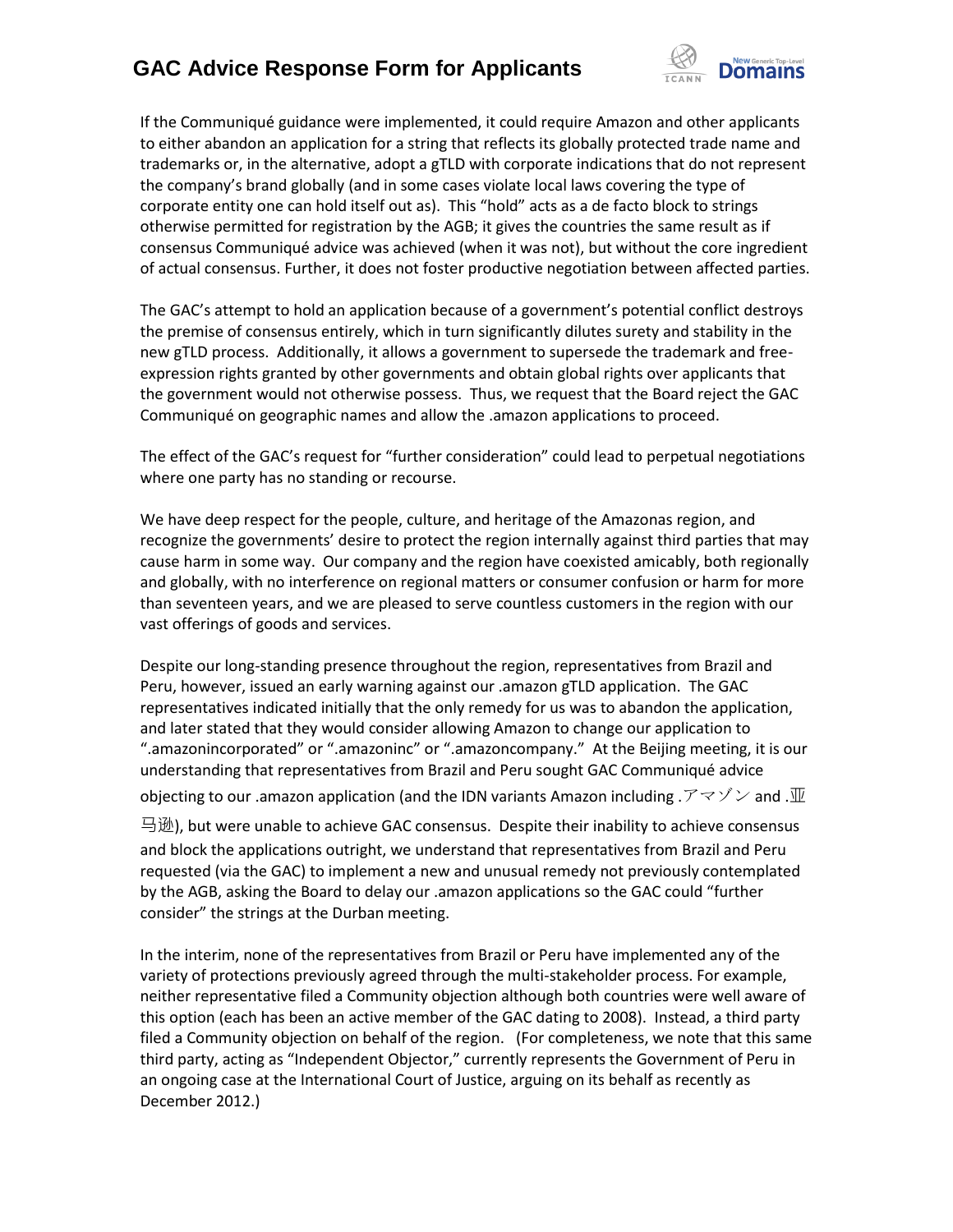

As we stated in our gTLD applications, Amazon's mission is to be the world's most customer centric company, where people can discover anything they might want to buy online. Investing in a new gTLD for "AMAZON," our house trademark, trading name, and cornerstone of our global brand since 1995, is an essential part of this strategy. When considering the benefits of new gTLD applications in terms of communication, security, and stability, especially for an online company like ours, we place paramount importance on protecting one of our most valuable assets – our trademark "AMAZON" – just as other leading companies protect their registered company and brand names to serve their customers. In fact, our name AMAZON is a trademark registered, along with AMAZON-formative marks such as AMAZON.COM and AMAZON and Design (collectively "AMAZON Marks"), more than 1300 times in over 149 countries world-wide. This includes registrations for AMAZON Marks in the trademark offices and in the ccTLDs of the very regions that now claim Amazon should not be allowed to use our global mark as a gTLD. (As of the date of submittal of the gTLD Applications, Reveal Day, and the deadlines for Early Objections, Objections, and GAC Communiqué, neither "Amazon," "Amazonas," "Amazonia," "Amazonica," nor any translation or short-form of any of these terms, were included in the ISO 3166-1 standard, designated on the "Separable Country Names List", or were names by which a country is commonly known in violation of 2.2.1.4.1 of the AGB. In addition, none of these terms or translations appears as a string listed as a UNESCO region or appears on the United Nation's "Composition of macro geographical (continental) regions, geographical sub-regions, and selected economic and other groupings" list, and therefore does not violate 2.2.1.4.2 of the AGB. Finally, there are no known national laws that protect these terms from use or registration by third parties as of the date of this filing.)

We have attempted, and will continue to attempt, to negotiate toward a mutually beneficial solution. For instance, we corresponded with the GAC representatives from Brazil and Peru, participated in a video conference and traveled to Brasilia for direct negotiations with the Organização do Tratado de Cooperação Amazônica ("OTCA") prior to the Beijing ICANN meeting. All of our proposed alternatives for resolution have been rejected by the GAC representatives. (We are happy to discuss in a confidential submission to the Board the proposed alternatives we have put forth.) Despite our willingness to reach a mutually agreeable solution, we should not be forced to negotiate under continual GAC "consideration," holding up our applications to the detriment of business because the GAC was not able to reach consensus.

#### .YUN application

.YUN means "cloud," in Pinyun, which is the reason we applied for the string. Representatives from the Government of the People's Republic of China, however, note that the Yunnan Province is sometimes shortened to "Yun." Amazon wrote to representatives from China as soon as we received the Early Warning, but due to communication issues, those representatives were unable to respond until the Beijing meeting. We welcome discussions with representatives from the Yunnan Province government and already have offered to implement safeguards to ensure that the string is not used in a manner that may cause confusion. Although we are hopeful this matter will be resolved to both parties' satisfaction in coming months, for the same reasons discussed above for the .amazon applications, there is no basis for a GAC "hold" until resolution. We ask this Board to reject this portion of the Communiqué.

2. The Board Should Not Allow Changes to an Applicant's String.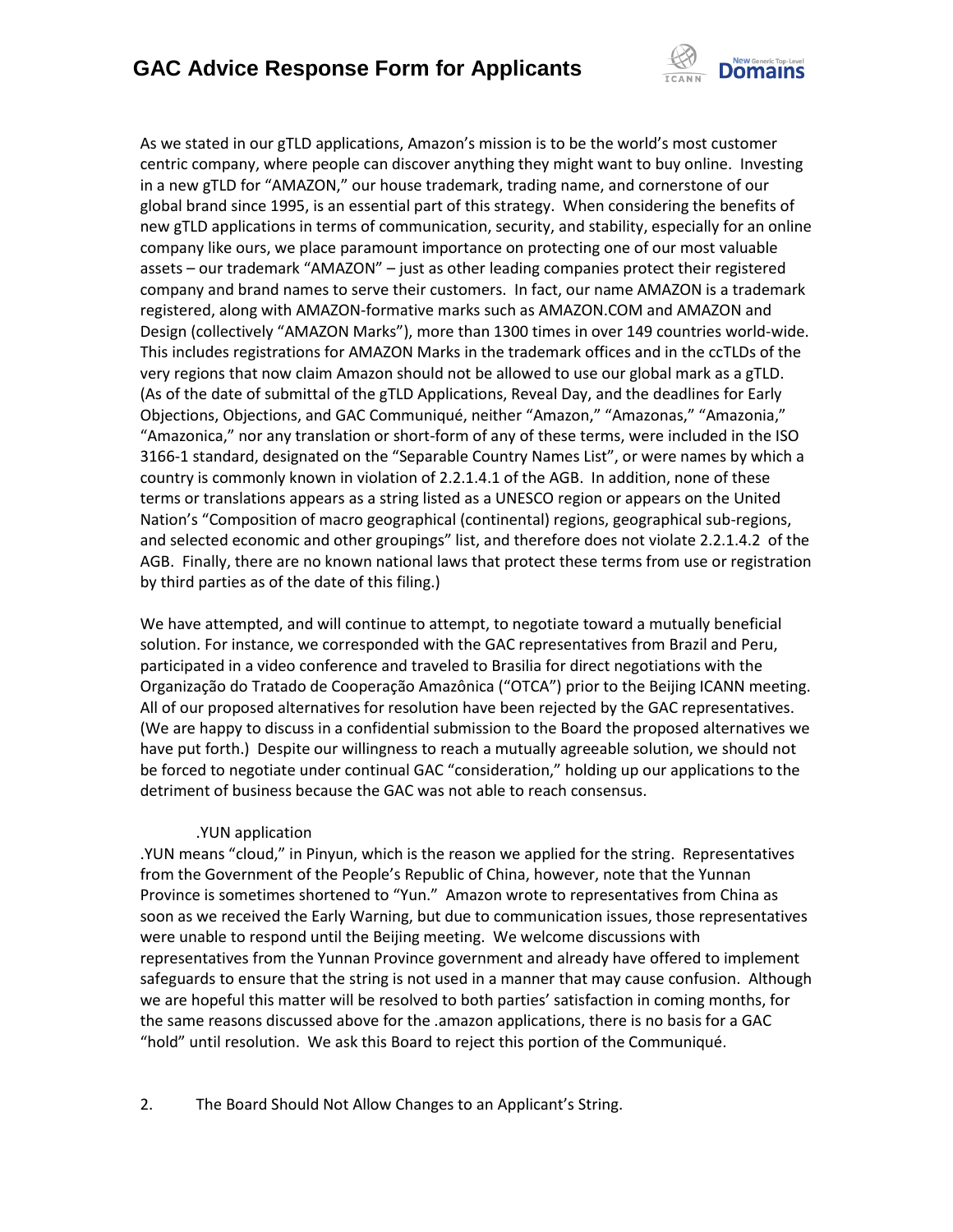

This issue of whether an Applicant can change its applied-for string already has been covered by the GAC, the Board, and the Community during the negotiations leading up to the final Applicant Guidebook. "It was decided early in the process development that applicants should not be able to amend applications or applied for strings in order to prevent abuse." (ICANN Board - GAC Consultation: Geographic Names, February 21, 2011, p. 3.)

As a result, Amazon respectfully requests that the Board reject the re-opening of this already resolved debate. To do so in connection with one application would require, for purposes of fairness, re-opening any and all applications facing potential objections. Doing so would lead to additional evaluations of applications that already have been cleared, and delay the entire program.

3. The Board Should Adopt Implementable and Reasoned Safeguard Guidance for New gTLDs.

Amazon agrees that all registry operators should abide by relevant applicable laws, including those relating to consumer protection and competition, and that registry operators require in their acceptable-use policies that registrants comply with all applicable laws, particularly in relation to privacy, data collection, and child and consumer protection. We applaud the GAC for reinforcing the need to include such provisions in the Registry Agreement.

The Communiqué, however, appears to go one step beyond and requires registries and, by association, registrars and users of the Internet (through their registration agreements and use of second level domain names in the new gTLDs), to institute policies and procedures not required by law and, in some instances, which may be interpreted as being in direct opposition to national laws (for example, circumventing national laws that may grant safe harbors to neutral platforms). This process would act as a material change to the AGB and, as such, requires a full vetting by the entire ICANN Community. We also request that the Board reject this section of the Communiqué.

Additionally, the Communiqué has used a very broad brush to label a variety of strings as "sensitive strings" under a variety of subclasses. These strings, listed as non-exhaustive, could, in fact, cover all applicants. We are concerned that labeling strings as "sensitive" could subject registry operators to heightened, unintended legal standards in various jurisdictions. In addition, the "categorization" of strings appears to be arbitrary. For example, the category "intellectual property" includes the strings ".FREE," ".FANS," ".DISCOUNT," and ".ONLINE". Indeed, based on these examples, any string that represents a generic term could be identified as "intellectual property."

Finally, the Communiqué goes further to caution that certain strings – though not specifically identifying them – should be subject to validation and verification of second-level applicants' licenses and credentials. In addition, the Communiqué proposes that registries should obtain input from relevant regulatory bodies and/or by "industry self-regulatory bodies," in connection with safeguards to protect those industries and their consumers. Hence, the Communiqué would give de facto "regulatory" rights to non-governmental "industry self-regulatory" bodies. Such a policy might force private entities – registries and businesses operating at the second-